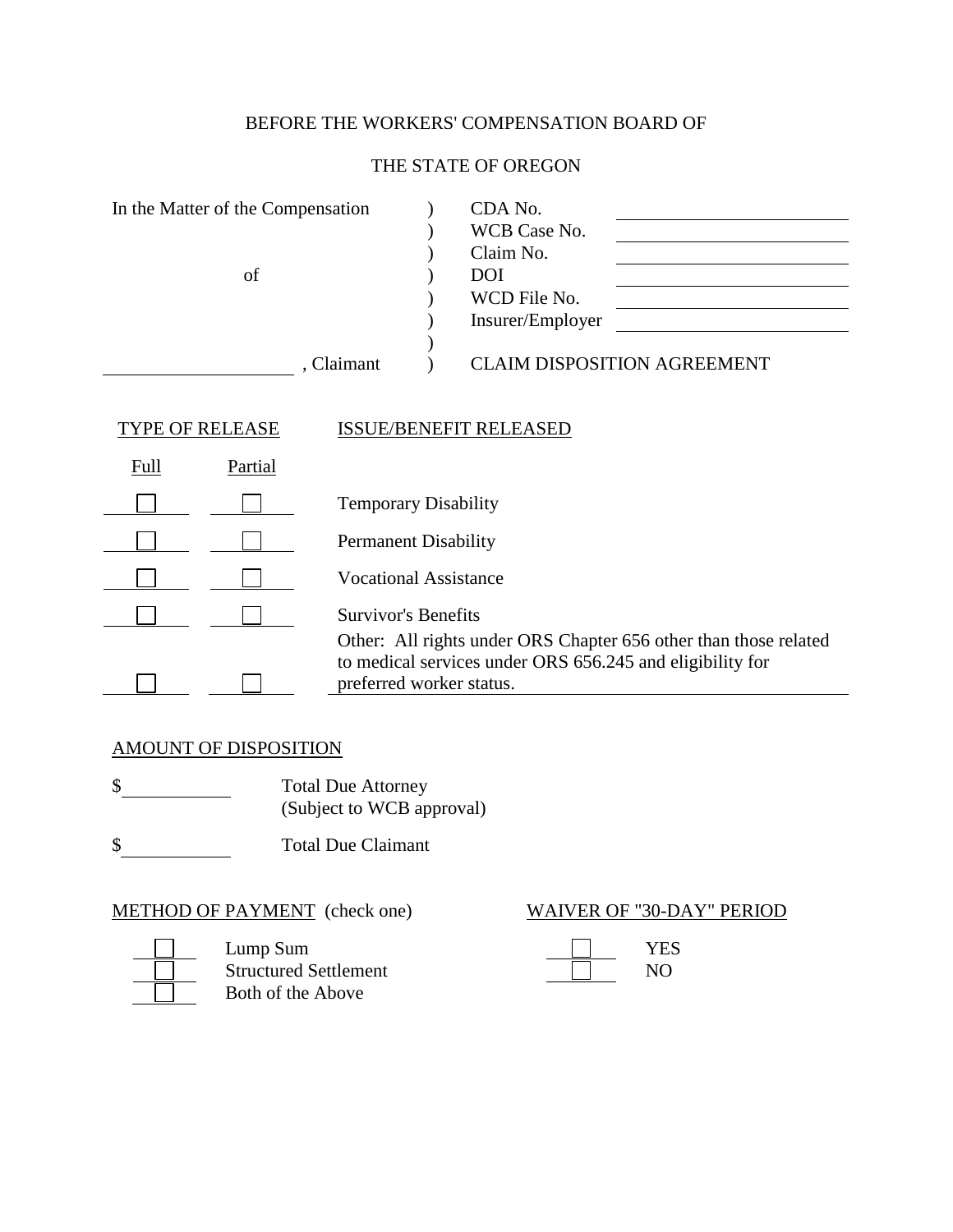|     | 1. Claimant's name and address:                                                                                                                                                                                                                                                                                                                                                   |
|-----|-----------------------------------------------------------------------------------------------------------------------------------------------------------------------------------------------------------------------------------------------------------------------------------------------------------------------------------------------------------------------------------|
| 2.  | Employer's name and address:<br><u> 1980 - John Stein, amerikansk politiker (* 1900)</u>                                                                                                                                                                                                                                                                                          |
| 3.  | Carrier's name and address:                                                                                                                                                                                                                                                                                                                                                       |
| 4.  | Claimant's attorney's name and address                                                                                                                                                                                                                                                                                                                                            |
| 5.  | Employer's/Insurer's attorney's name and address:                                                                                                                                                                                                                                                                                                                                 |
| 6.  | The accepted conditions subject to this claim disposition agreement are:                                                                                                                                                                                                                                                                                                          |
| 7.  | This claim was first closed on:<br><u> 1980 - Johann Stoff, fransk politik (d. 1980)</u>                                                                                                                                                                                                                                                                                          |
| 8.  | The total amount (percent) of permanent disability benefits awarded on the claim is:                                                                                                                                                                                                                                                                                              |
| 9.  | The worker $\vert$ has $\vert$ has not ever been able to return to the work force following the<br>industrial injury or occupational disease.                                                                                                                                                                                                                                     |
| 10. | The worker's age is _________ and highest educational level is<br>The extent of vocational training (or, if the worker is deceased, the age, highest education<br>level, and the extent of vocational training of the worker's beneficiary(ies)) is/are                                                                                                                           |
| 11. | The following is a list of occupations that the worker has performed (or, if the worker is<br>deceased, a list of occupations that each of the deceased worker's beneficiaries has<br>performed):                                                                                                                                                                                 |
| 12. | Pursuant to ORS 656.236, in consideration of the payment of \$<br>by the<br>insurer/employer, claimant releases the right to the following workers' compensation<br>benefits:<br>and all other rights under<br>ORS Chapter 656 other than those related to medical services under ORS 656.245.<br>The insurer's/employer's obligation to provide these benefits is also released. |
| 13. | Out of the above consideration, claimant's attorney shall receive an attorney fee in the<br>(which the parties confirm is consistent with OAR<br>amount of \$<br>438-015-0052).                                                                                                                                                                                                   |
|     | If the attorney fee exceeds the Board's rule (OAR 438-015-0052), the extraordinary<br>a.<br>circumstances that justify this fee are<br>$\overline{\phantom{a}}$ . The contract of the contract of $\overline{\phantom{a}}$ .                                                                                                                                                      |
|     | If the agreement is to be paid in installments beyond one year, the cost of the annuity<br>b.                                                                                                                                                                                                                                                                                     |

or the present value of the agreement is \$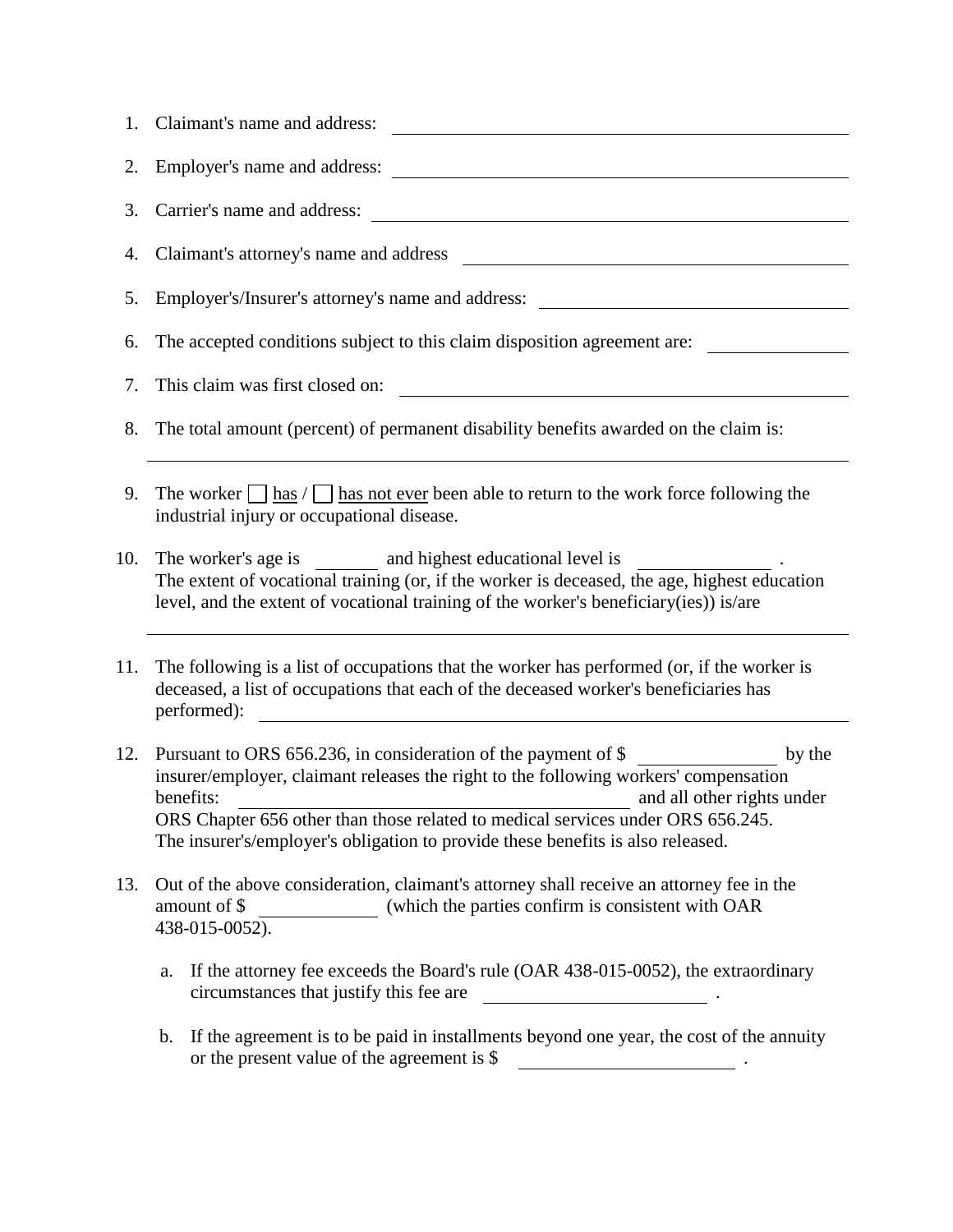- 14. Claimant retains the right to medical service-related benefits for the compensable injury (including medical services allowed under ORS 656.245, ORS 656.273 and ORS 656.278, as well as penalties/attorney fees related to such medical service claims) and eligibility for preferred worker status.
- 15. Claimant was given a written informational enclosure, separate from the agreement, in the form prescribed by the Board pursuant to OAR 438-009-0022.
- 16. [The following notice must either be included in the claim disposition agreement or incorporated by reference into the agreement].

**"NOTICE TO CLAIMANT: UNLESS YOU ARE REPRESENTED BY AN ATTORNEY AND YOUR CLAIM DISPOSITION AGREEMENT INCLUDES A PROVISION WHICH WAIVES THE 30-DAY "COOLING OFF" PERIOD, YOU WILL RECEIVE A NOTICE FROM THE WORKERS' COMPENSATION BOARD OR THE ADMINISTRATIVE LAW JUDGE WHO MEDIATED THE AGREEMENT TELLING YOU THE DATE THIS AGREEMENT WAS RECEIVED BY THEM FOR APPROVAL. YOU HAVE 30 DAYS FROM THE DATE THE BOARD OR THE ADMINISTRATIVE LAW JUDGE WHO MEDIATED THE AGREEMENT RECEIVES THE AGREEMENT TO REJECT THE AGREEMENT, BY TELLING THE BOARD OR THE ADMINISTRATIVE LAW JUDGE WHO MEDIATED THE AGREEMENT IN WRITING. DURING THE 30 DAYS ALL OTHER PROCEEDINGS AND PAYMENT OBLIGATIONS OF THE INSURER/SELF-INSURED EMPLOYER, EXCEPT FOR MEDICAL SERVICES, ARE STAYED ON YOUR CLAIM. IF YOU DO NOT HAVE AN ATTORNEY, YOU MAY DISCUSS THIS AGREEMENT WITH THE BOARD IN PERSON WITHOUT FEE OR CHARGE. TO CONTACT THE BOARD, WRITE OR CALL: WORKERS' COMPENSATION BOARD, 2601 25TH STREET SE, SUITE 150, SALEM, OREGON 97302-1280, TELEPHONE: (503) 378-3308, TOLL-FREE AT 1-877-311-8061, 8:00 TO 5:00, MONDAY THROUGH FRIDAY.**

**"YOU MAY ALSO DISCUSS THIS AGREEMENT WITH THE OMBUDSMAN FOR INJURED WORKERS, WITHOUT FEE OR CHARGE. TO CONTACT THE OMBUDSMAN, WRITE OR CALL: OMBUDSMAN FOR INJURED WORKERS, LABOR & INDUSTRIES BUILDING, 350 WINTER STREET NE, SALEM, OR 97310, TELEPHONE: TOLL-FREE AT 1-800-927-1271, 8:00 TO 5:00, MONDAY THROUGH FRIDAY.**

### **"YOU MAY ALSO CALL THE WORKERS' COMPENSATION DIVISION'S INJURED WORKER HOTLINE, TOLL-FREE, AT 1-800-452-0288."**

17. Payment of the disposition shall be made no later than the 14th day after notice of the Board's approval has been mailed or distributed to the parties or their representatives under OAR 438-009-0030(5) and (6) by means of an order, posting on WCB's website, electronic distribution through WCB's website portal, or postcard. *See* OAR 438-009-0028; OAR 438-009-0030(7).